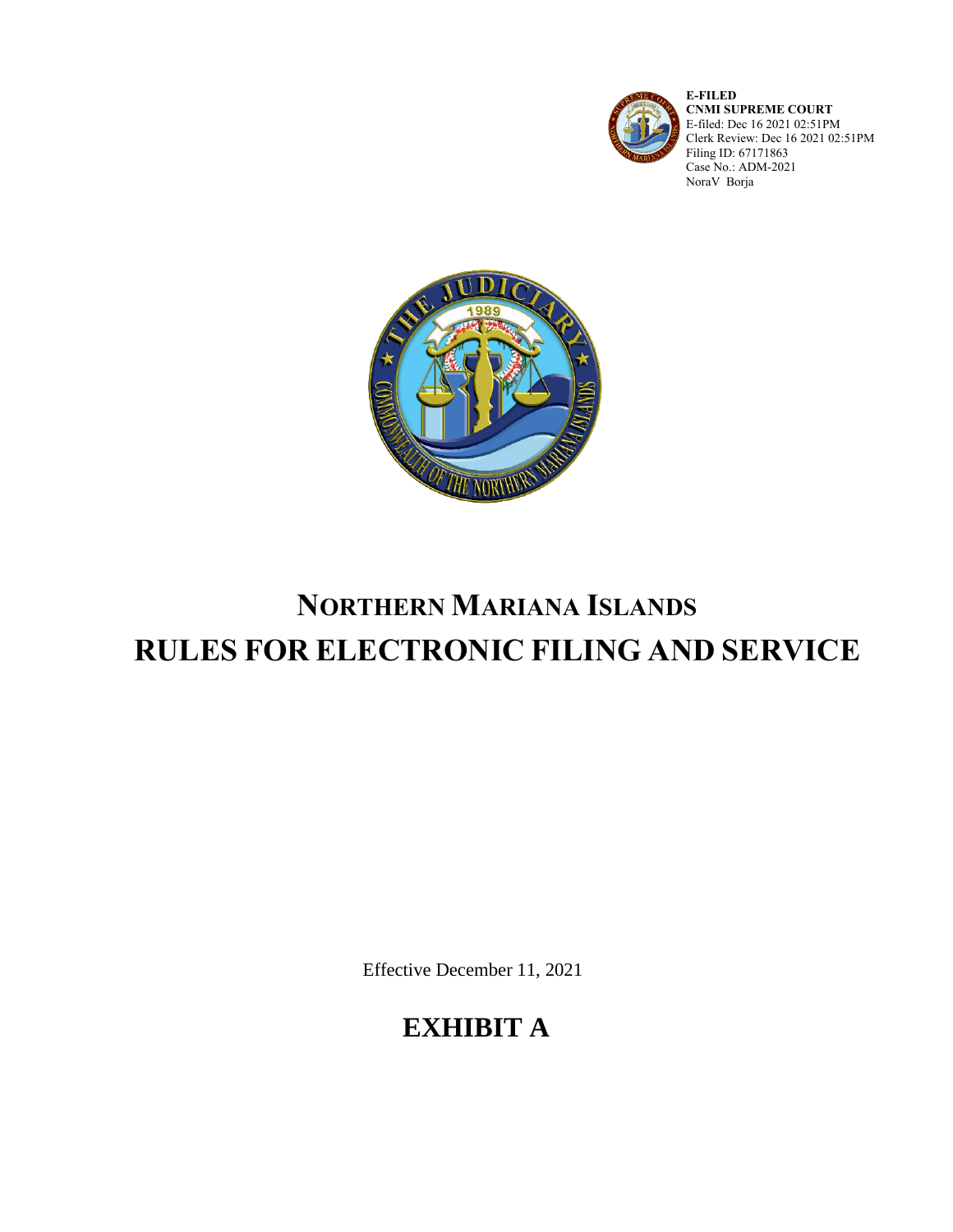### **TABLE OF CONTENTS**

| Rule 1.                                  |  |
|------------------------------------------|--|
| (a)                                      |  |
| (b)                                      |  |
| $\left( \mathbf{c} \right)$              |  |
|                                          |  |
| Rule 2.                                  |  |
| (a)                                      |  |
| (b)                                      |  |
| $\left( \mathrm{c}\right)$               |  |
| (d)                                      |  |
| (e)                                      |  |
| (f)                                      |  |
| (g)                                      |  |
| (h)                                      |  |
| (i)                                      |  |
| (i)                                      |  |
| $\left( \mathbf{k}\right)$               |  |
| $\left( \mathbf{I}\right)$               |  |
| (m)                                      |  |
| (n)                                      |  |
| $\boldsymbol{\left( \mathrm{o} \right)}$ |  |
| (p)                                      |  |
| (q)                                      |  |
|                                          |  |
| Rule 3.                                  |  |
| Rule 4.                                  |  |
| (a)                                      |  |
| (b)                                      |  |
| $\left( \mathrm{c}\right)$               |  |
| (d)                                      |  |
| Rule 5.                                  |  |
| (a)                                      |  |
| (b)                                      |  |
| Rule 6.                                  |  |
| (a)                                      |  |
| (b)                                      |  |
| (c)                                      |  |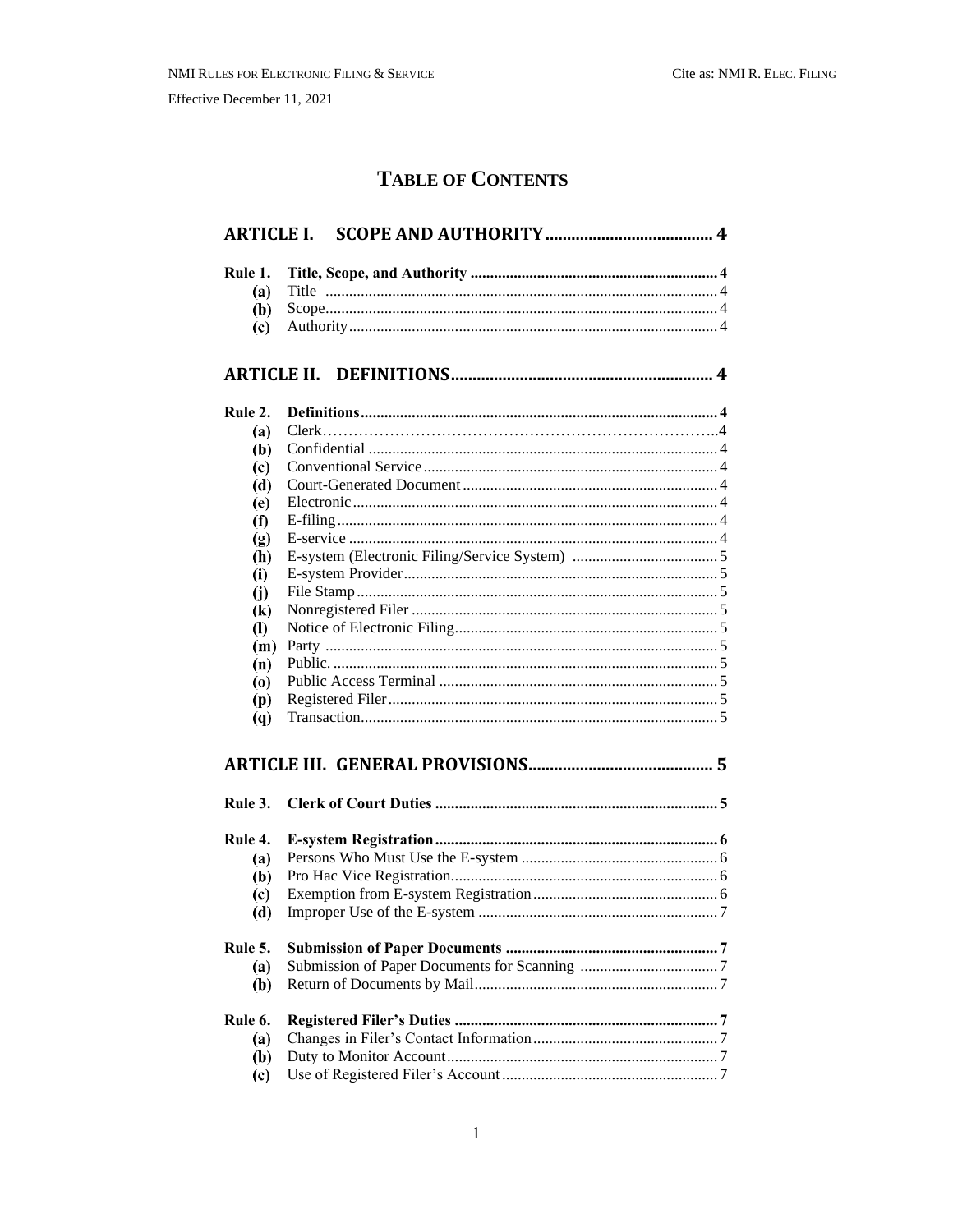| Rule 7.                     |                                                         |  |
|-----------------------------|---------------------------------------------------------|--|
| (a)                         |                                                         |  |
| (b)                         |                                                         |  |
| (c)                         |                                                         |  |
| (d)                         |                                                         |  |
| (e)                         |                                                         |  |
| $\bf(f)$                    |                                                         |  |
|                             |                                                         |  |
| Rule 8.                     |                                                         |  |
| (a)                         |                                                         |  |
| (b)                         |                                                         |  |
| (c)                         |                                                         |  |
| (d)                         |                                                         |  |
| (e)                         |                                                         |  |
| $\bf(f)$                    |                                                         |  |
| (g)                         |                                                         |  |
|                             |                                                         |  |
| Rule 9.                     |                                                         |  |
| (a)                         |                                                         |  |
| (b)                         |                                                         |  |
| (c)                         |                                                         |  |
| (d)                         |                                                         |  |
| (e)                         |                                                         |  |
| $\bf(f)$                    |                                                         |  |
|                             |                                                         |  |
|                             |                                                         |  |
| (a)                         |                                                         |  |
| (b)                         |                                                         |  |
|                             |                                                         |  |
|                             |                                                         |  |
|                             |                                                         |  |
| <b>Rule 12.</b>             |                                                         |  |
| (a)                         |                                                         |  |
| (b)                         |                                                         |  |
| (c)                         |                                                         |  |
| (d)                         |                                                         |  |
|                             |                                                         |  |
|                             |                                                         |  |
|                             |                                                         |  |
| (b)<br>(c)                  |                                                         |  |
|                             |                                                         |  |
| <b>Rule 14.</b>             |                                                         |  |
| (a)                         |                                                         |  |
| (b)                         | Duty to Select Appropriate E-service Recipients 12      |  |
| (c)                         |                                                         |  |
| (d)                         |                                                         |  |
| (e)                         |                                                         |  |
| $\bf(f)$                    |                                                         |  |
| $\left( \mathbf{g} \right)$ |                                                         |  |
| (h)                         | Service of Documents Filed by a Nonregistered Filer  13 |  |
|                             |                                                         |  |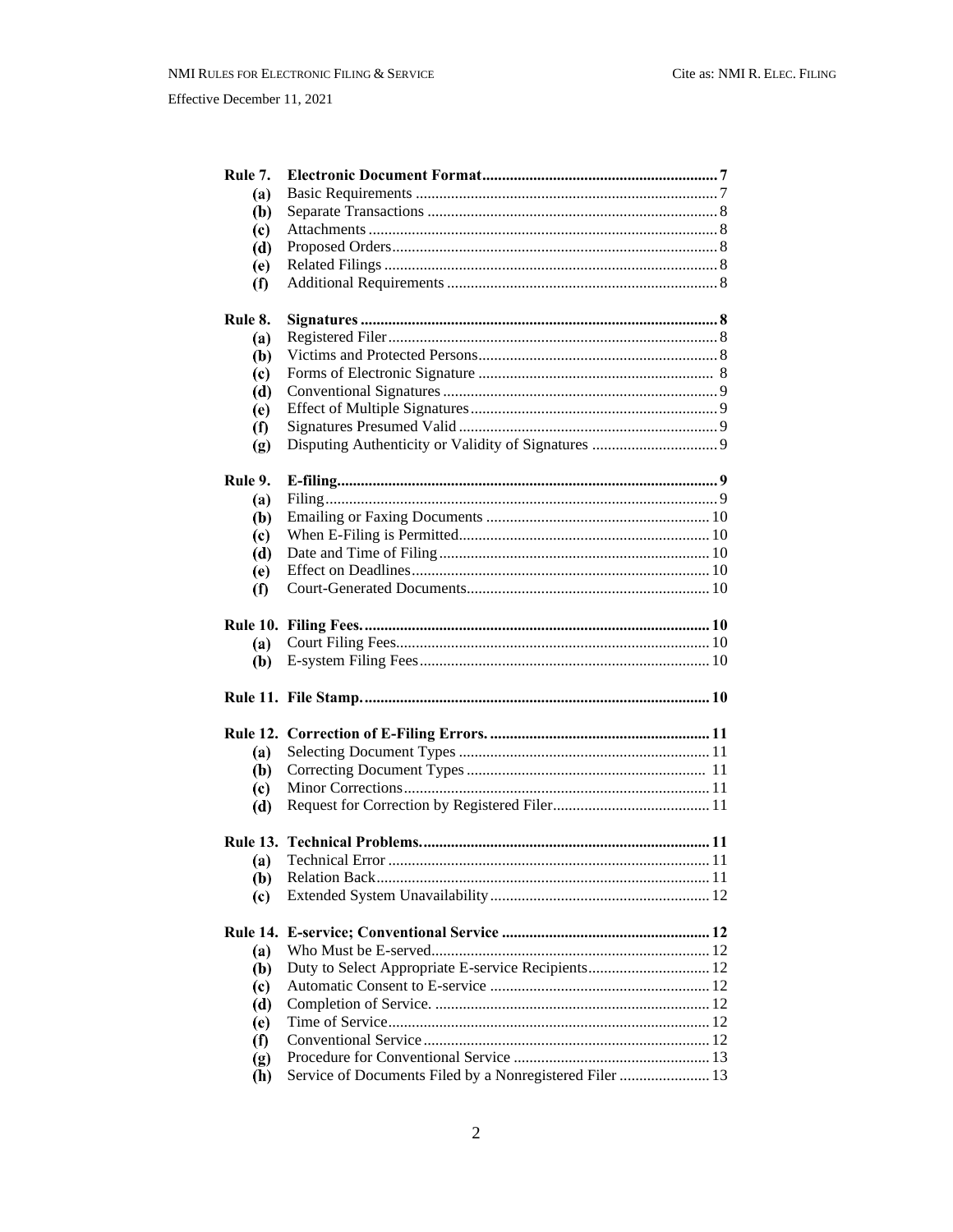| (a) | Electronic Notice and Service on a Registered Filer 13 |  |
|-----|--------------------------------------------------------|--|
|     |                                                        |  |
|     |                                                        |  |
|     |                                                        |  |
|     |                                                        |  |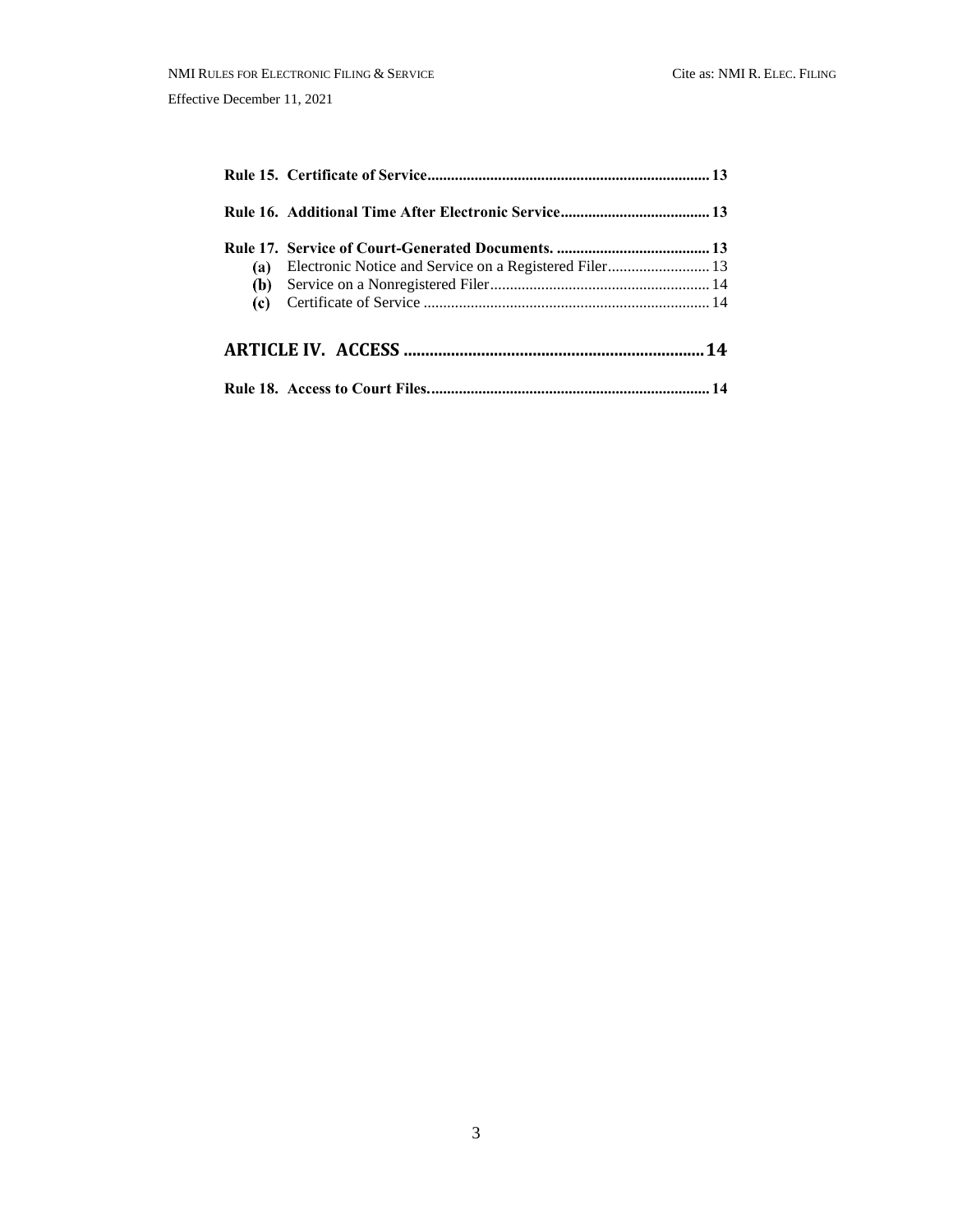#### **SCOPE AND APPLICABILITY**

#### <span id="page-4-2"></span><span id="page-4-1"></span><span id="page-4-0"></span>**Rule 1. Title, Scope, and Authority.**

- **Title**. These rules shall be known as the NMI Rules for Electronic Filing and Service. These rules shall be cited as "NMI R. Elec. Filing."
- <span id="page-4-3"></span>**Scope**. These rules govern electronic filing ("e-filing") and electronic service ("e-service") of documents in all cases filed in all CNMI courts. To the extent other court rules are inconsistent with these rules, these rules will control with respect to e-filing and e-service.
- <span id="page-4-5"></span><span id="page-4-4"></span>**Authority**. These rules are adopted under the authority of Article IV, Section 9(a) of the NMI Constitution.

#### **Article II. DEFINITIONS**

#### <span id="page-4-6"></span>**Rule 2. Definitions.**

<span id="page-4-7"></span>In these rules, the following definitions apply:

- **Clerk** means the Clerk of the Supreme Court or the Clerk of the Superior Court, who manage the Supreme Court docket and the Superior Court docket, respectively, and their designees. The docket consists of all disposed of and pending cases.
- <span id="page-4-8"></span>**Confidential**, when referring to court files or documents, means information excluded from public view by federal or state law or administrative rule, court rule, court order, or case law.
- <span id="page-4-9"></span>**Conventional Service** means the service of a document by email, mail, or in person, as required by the applicable rules and statutes.
- <span id="page-4-10"></span>**Court-Generated Document** means a document created and signed by court employees, including justices, judges, court administrators, the Clerk, and their designees.
- <span id="page-4-11"></span>**Electronic** means technology having digital, magnetic, wireless, optical, electromagnetic, or similar capabilities.
- <span id="page-4-12"></span>**E-filing** means the process through which a registered filer electronically transmits one or more documents to a court in electronic form to initiate a case or include in a court file. The Clerk subsequently accepts the document into the E-system and affixes a Clerk-reviewed stamp to the first page.
- <span id="page-4-13"></span>**E-service** means the electronic transmission of a notice of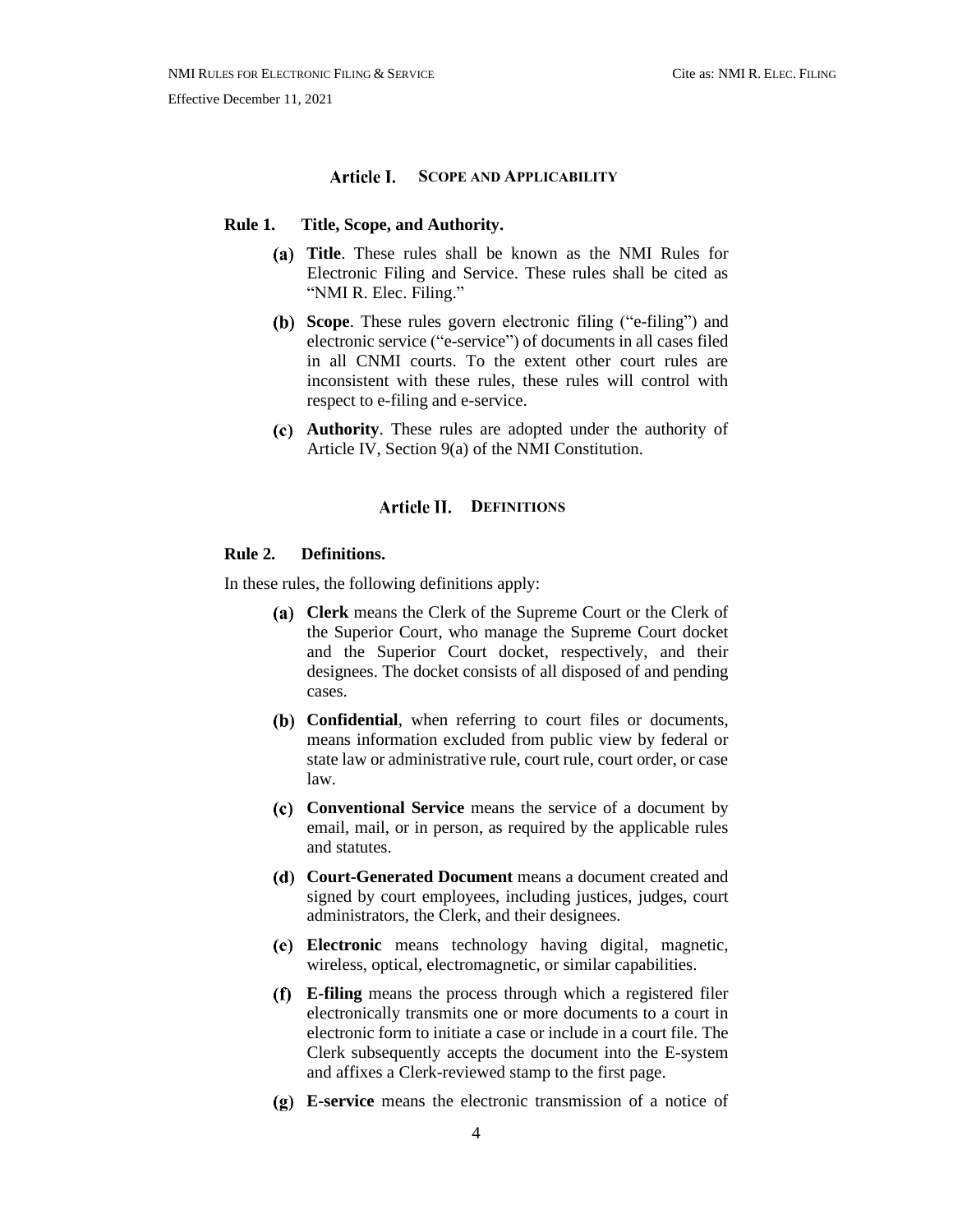filing by the electronic filing service provider to the email address provided by a registered filer who is entitled to be served with an e-filed document.

- <span id="page-5-0"></span>**E-system (Electronic Filing/Service System)** means the service provided by the court or vendor designated by the court for e-filing and e-service of documents.
- <span id="page-5-1"></span>**E-system Provider** means the E-System provider authorized by the NMI Supreme Court.
- <span id="page-5-2"></span>**File Stamp** means the electronic stamp that is affixed to the first page of every e-filed document.
- <span id="page-5-3"></span>**Nonregistered Filer** means a person who is exempt from registering with the E-system and who is thereby authorized to submit conventional documents to the court.
- <span id="page-5-4"></span>**Notice of Electronic Filing** means the electronic receipt that the E-system generates when a document is e-filed.
- <span id="page-5-5"></span>**Party** means a person or entity by or against which a case is brought, including a plaintiff, petitioner, defendant, thirdparty defendant, or respondent, a court-approved intervenor, or any other person or entity defined as a party to a case by a statute, rule, or court order.
- <span id="page-5-6"></span>**Public** means, when referring to court files or documents, all information that is not confidential.
- <span id="page-5-7"></span>**Public Access Terminal** means a computer through which the public may view, print, and e-file documents.
- <span id="page-5-8"></span>**Registered Filer** means a person who has registered with and e-files and e-serves through the E-system.
- <span id="page-5-10"></span><span id="page-5-9"></span>**Transaction** means a service for which the E-system provides a transaction ID.

#### **GENERAL PROVISIONS**

#### <span id="page-5-11"></span>**Rule 3. Clerk Duties.**

- (a) The Clerk shall:
	- maintain an electronic court file in the E-system for each case filed under these rules;
	- e-file and e-serve documents that are submitted to the Court by a nonregistered filer; and
	- not accept paper documents unless the filer is a nonregistered filer or the filing of paper documents is expressly permitted or required by these rules or other court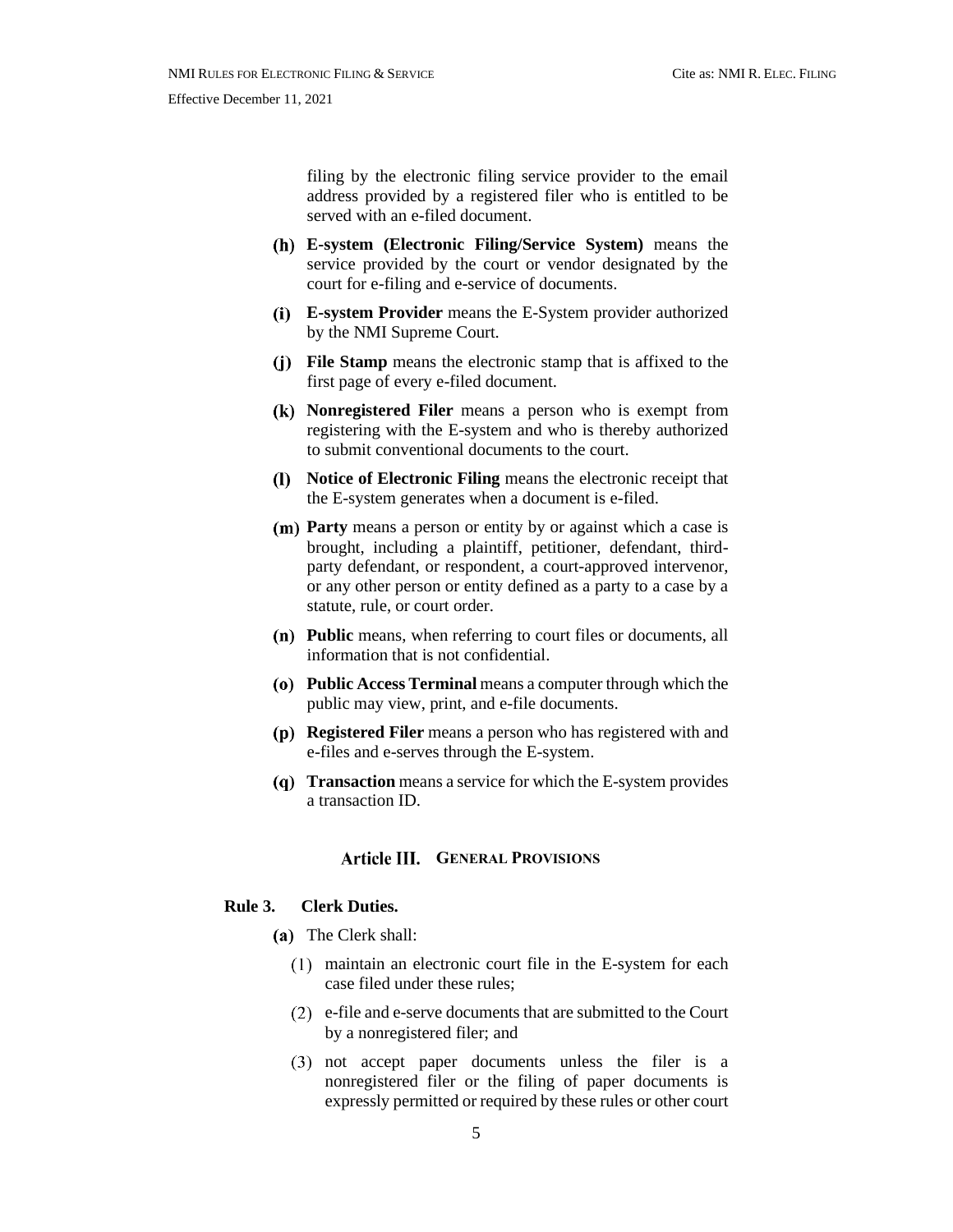rules.

#### <span id="page-6-1"></span><span id="page-6-0"></span>**Rule 4. E-system Registration.**

- **Persons Who Must Use the E-system.** Unless otherwise permitted under these rules, every person identified below shall be a registered filer and shall use the E-system:
	- Attorneys, including attorneys admitted *pro hac vice* and attorneys who represent themselves;
	- Court-approved mediators, evaluators, or other service providers, including any person on a roster published by the CNMI Judiciary;
	- Any person who is compensated for preparing or submitting reports or evaluations to the court;
	- Individuals representing themselves, potential intervenors, and claimants; and
	- Any other person as ordered by the court.
- <span id="page-6-2"></span>**Pro Hac Vice Registration**. An attorney not licensed in the CNMI must register with the E-system upon admission pro hac vice. The attorney admitted pro hac vice shall enter an appearance in the case.
- <span id="page-6-3"></span>**Exemption from E-system Registration.**
	- *Good Cause Exemption.* Upon motion and for good cause, the court may excuse a person otherwise required to be a registered filer from registering with the E-system and from e-filing and e-service. Good cause includes incarceration or a disability that prevents a person from registering with the E-system or from using e-filing and e-service.
	- *Duties of Persons Excused from Using the E-system.* A nonregistered filer shall provide an email address for service of all documents. If an email address is not available, the nonregistered filer shall identify a physical address for service of all documents. The nonregistered filer shall pay mailing or service fees charged by the Clerk at the time of filing. The Clerk may reject documents submitted by a nonregistered filer if the nonregistered filer does not provide a service address or fails to pay mailing or other filing fees without an appropriate exemption.
	- *Change of Nonregistered Filer Status*. A nonregistered filer who becomes a registered filer automatically terminates, without notice, any previously granted good cause exemption. The filer must apply for a new good cause exemption to return to nonregistered filer status.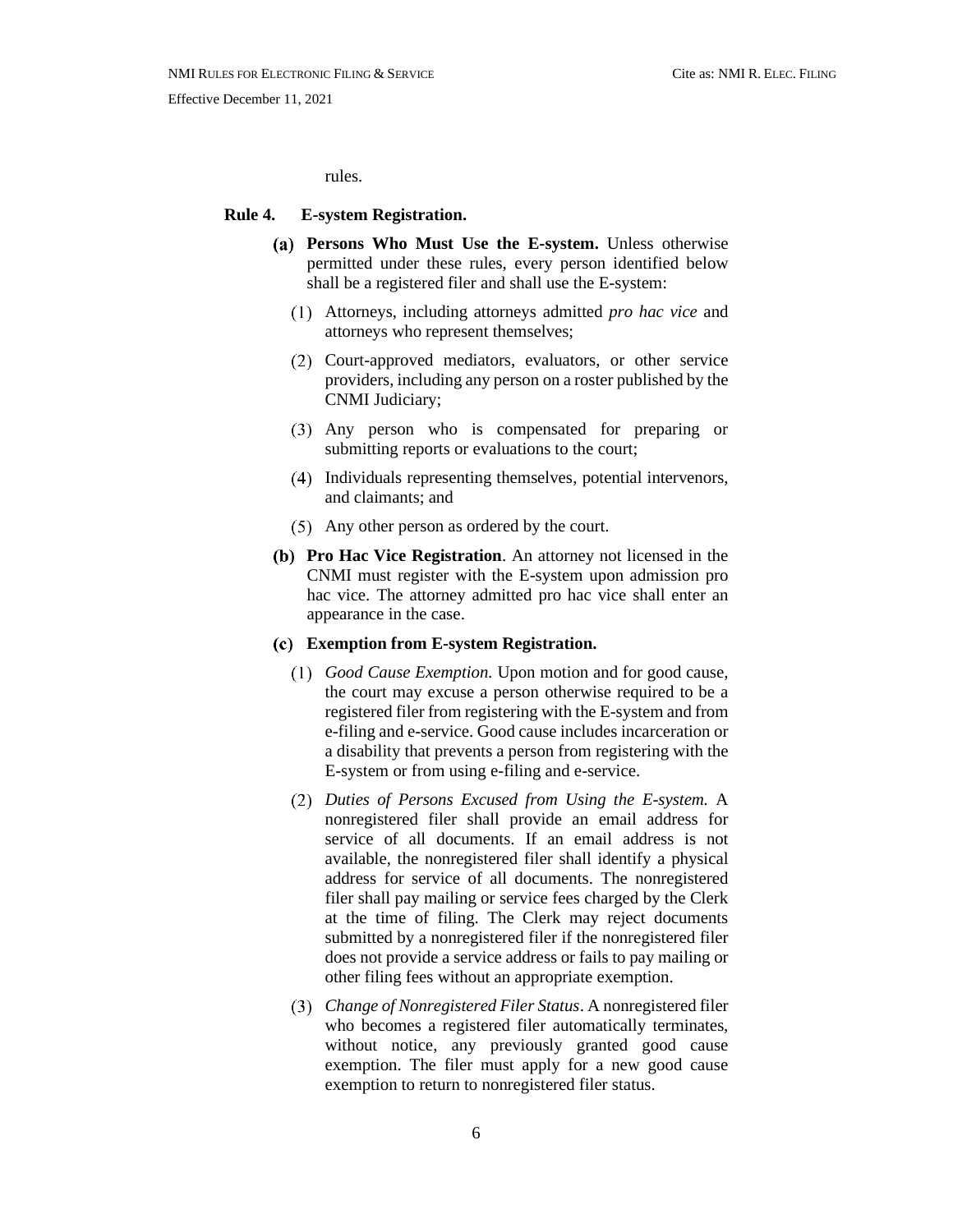#### <span id="page-7-0"></span>**Improper Use of the E-system.**

- To prevent improper use of the E-system, the court may, for good cause, prohibit a registered filer from conducting certain activities in the E-system and may prohibit a registered filer from using the E-system through court order. The court may provide instructions on the new filing procedure for that filer.
- (2) The court may sanction any person who violates any prohibition issued by the court with respect to use of the Esystem.

#### <span id="page-7-2"></span><span id="page-7-1"></span>**Rule 5. Submission of Paper Documents.**

- **Submission of Paper Documents for Scanning.** A person permitted to deliver a paper document to the court under these rules shall deliver that document to the Clerk in a form suitable for scanning: single-sided and without tabs, staples, or permanent clips. The Clerk may reject any document that the Clerk deems unsuitable for scanning into the E-system.
- <span id="page-7-3"></span>**Return of Documents by Mail**. Any filer who wants the Clerk to return by mail the original of a document that the filer submits to the Clerk in paper form shall provide the Clerk a self-addressed, stamped envelope large enough to accommodate the document.

#### <span id="page-7-5"></span><span id="page-7-4"></span>**Rule 6. Registered Filer's Duties.**

- **Changes in Filer's Contact Information**. A registered filer shall maintain a valid email address, mailing address, and telephone number in the E-system at all times. Every registered filer shall promptly update their account information in the E-system to reflect any change in email address, mailing address, or telephone number. The filer must provide appropriate notice of changes in contact information to any nonregistered filer in every active case.
- <span id="page-7-6"></span>**Duty to Monitor Account.** A registered filer shall monitor their account regularly and shall promptly review all documents e-served on that registered filer.
- <span id="page-7-7"></span>**Use of Registered Filer's Account**. A registered filer shall safeguard passwords necessary to access the E-system. Any person who uses a registered filer's account in the E-system will be deemed to have used that account with the consent of the registered filer.

#### <span id="page-7-9"></span><span id="page-7-8"></span>**Rule 7. Electronic Document Format.**

**Basic Requirements**. A complaint, answer, motion, brief,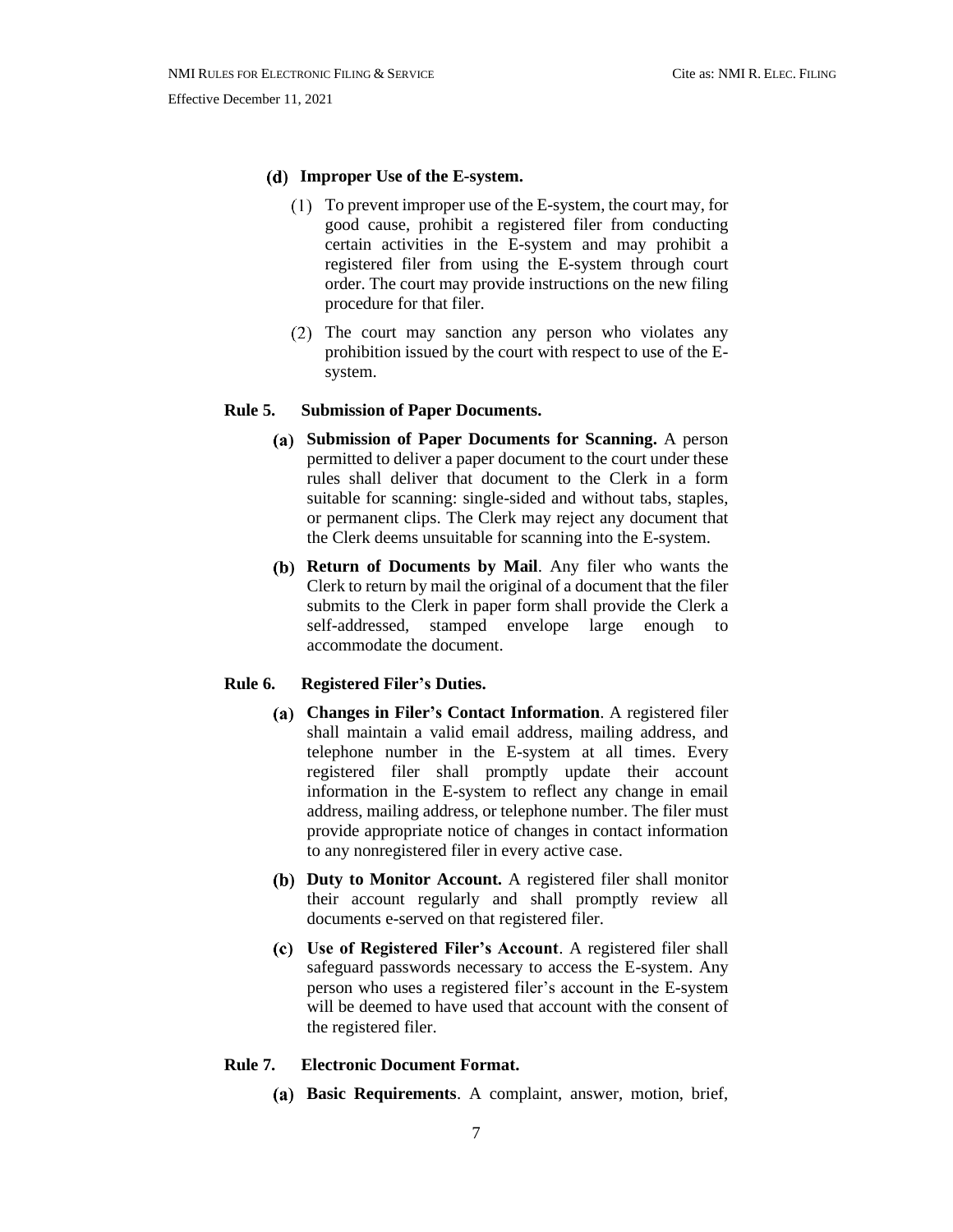Effective December 11, 2021

memorandum, or similar document, other than those excluded under Rule 9(c) and (d), must:

- be in the form of a text-searchable Portable Document Format file (PDF) or a text-searchable Portable Document Format/A file (PDF/A);
- be directly converted to PDF whenever possible (rather than printed and scanned); and
- not exceed the maximum size permitted by the E-system.
- <span id="page-8-0"></span>**Separate Transactions**. Each motion, request, or petition shall be filed as a separate transaction.
- <span id="page-8-1"></span>**(c)** Attachments. Attachments to documents in Rule  $9(a)(1)$  must be in PDF format but need not be text-searchable.
- <span id="page-8-2"></span>**Proposed Orders**. Proposed orders must be submitted to the E-system:
	- $(1)$  in Microsoft Word format; and
	- (2) as a separate document.
- <span id="page-8-3"></span>**Related Filings.** A registered filer shall e-file a document together with all attachments in the same transaction. For example, a registered filer must submit the following to the Esystem in a single transaction: a motion, any exhibits or appendices, a notice of hearing, and a proposed order.
- <span id="page-8-4"></span>**Additional Requirements.** Documents e-filed must comply with any additional technical or formatting requirements specified in the NMI Supreme Court Rules and other court rules.

#### <span id="page-8-6"></span><span id="page-8-5"></span>**Rule 8. Signatures.**

- **(a) Registered Filer.** Every document requiring a signature must be electronically signed and must include the filer's name, mailing address, email address, telephone number, and Bar number as provided in other applicable rules.
- <span id="page-8-7"></span>**Victims and Protected Persons**. Victims and protected persons may omit mailing addresses, telephone numbers, and email addresses from their signature block when necessary for their protection.
- <span id="page-8-8"></span>**Forms of Electronic Signature.** A document may be signed electronically by:
	- inserting a digital image of the signatory's handwritten signature into the document;
	- scanning an individual's handwritten signature after the document has been signed; or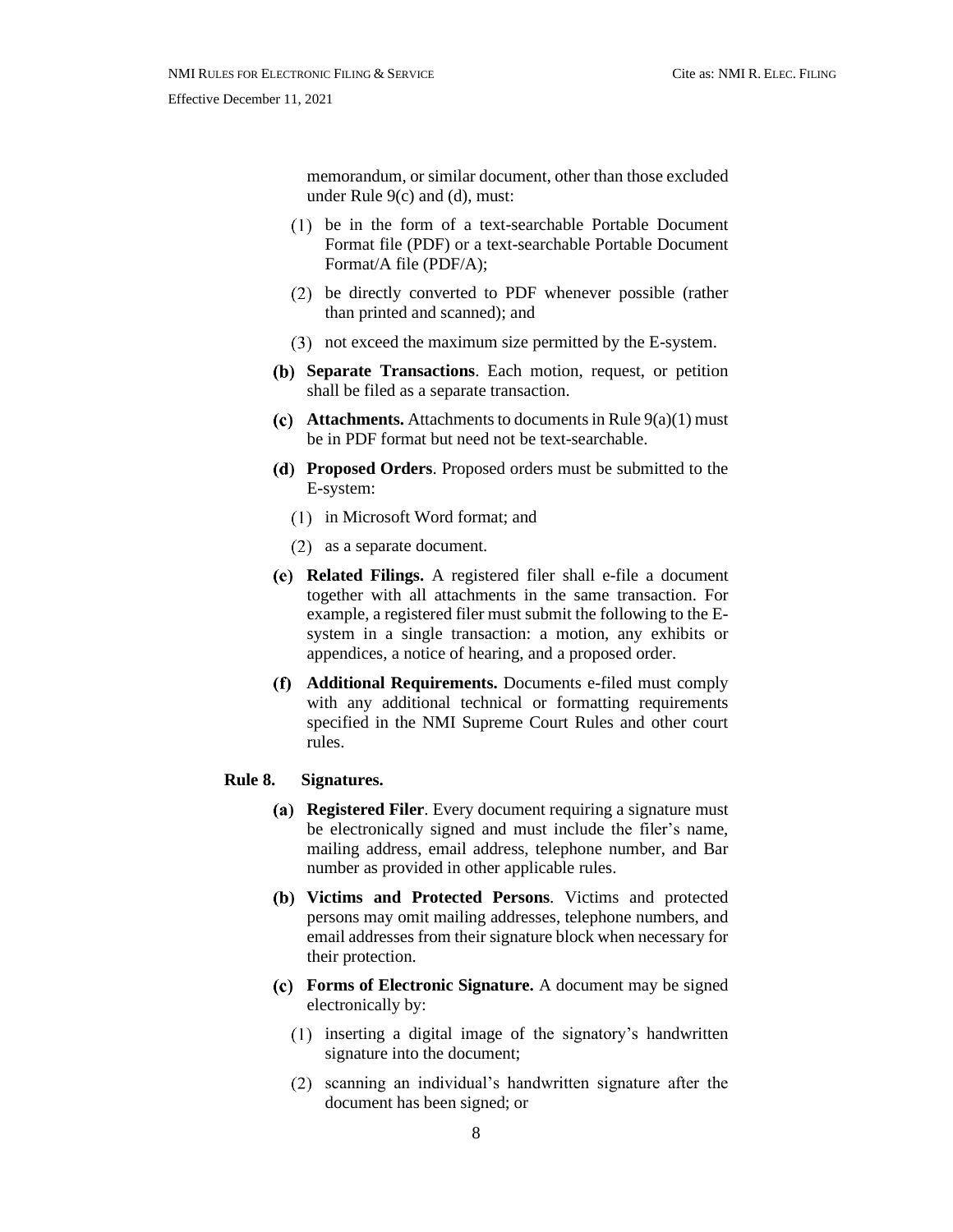- (3) using a signature block that has the notation " $/s$ " before the name of the person who electronically signed in the space where that individual's signature would otherwise appear.
- <span id="page-9-0"></span>**Conventional Signatures**. If a document contains a conventional signature, including a verification or acknowledgment performed by a notary public or one or more witness signatures, the filer shall scan the document, cause optical character recognition to be performed on the document, and retain a copy of the conventionally signed document until the time for appeal expires.
- <span id="page-9-1"></span>**Effect of Multiple Signatures**. A registered filer who e-files a document that contains two or more signatures is deemed to have represented to the court that the document was approved for filing by every person who signed the document and that all signatories consented to have their signatures appear on the document.
- <span id="page-9-2"></span>**Signatures Presumed Valid**. A signature on an e-filed document is presumed valid or authentic unless disproven by clear and convincing evidence.
- <span id="page-9-3"></span>**Disputing Authenticity or Validity of Signatures**. A person who wants to dispute the authenticity or validity of any signature on any document e-filed in the E-system shall file all objections no later than 30 days after the objecting person knew or should have known that the disputed signature was not authentic or valid.

#### <span id="page-9-5"></span><span id="page-9-4"></span>**Rule 9. E-filing.**

- **Filing**. A document is e-filed when submitted to the E-system, except when rejected under Rule  $9(a)(2)$ . Once the Clerk has reviewed and accepted the document, the E-system will include a File Stamp on the first page of the document.
	- If the Clerk accepts a document on a date later than when it was submitted, the date of e-filing will relate back to the day on which the registered filer submitted the document to the E-system.
	- A document not in substantial compliance shall be rejected. Documents containing only technical defects, such as incorrect case captions or numbers or the failure to include certificates of service or proposed orders, will be considered to be in substantial compliance. If rejected, the document shall not become part of the record and the filer will be notified of the rejection. In the event there is a deficiency in the filing, the clerk shall accept the document but make a note in the case file. The clerk will notify the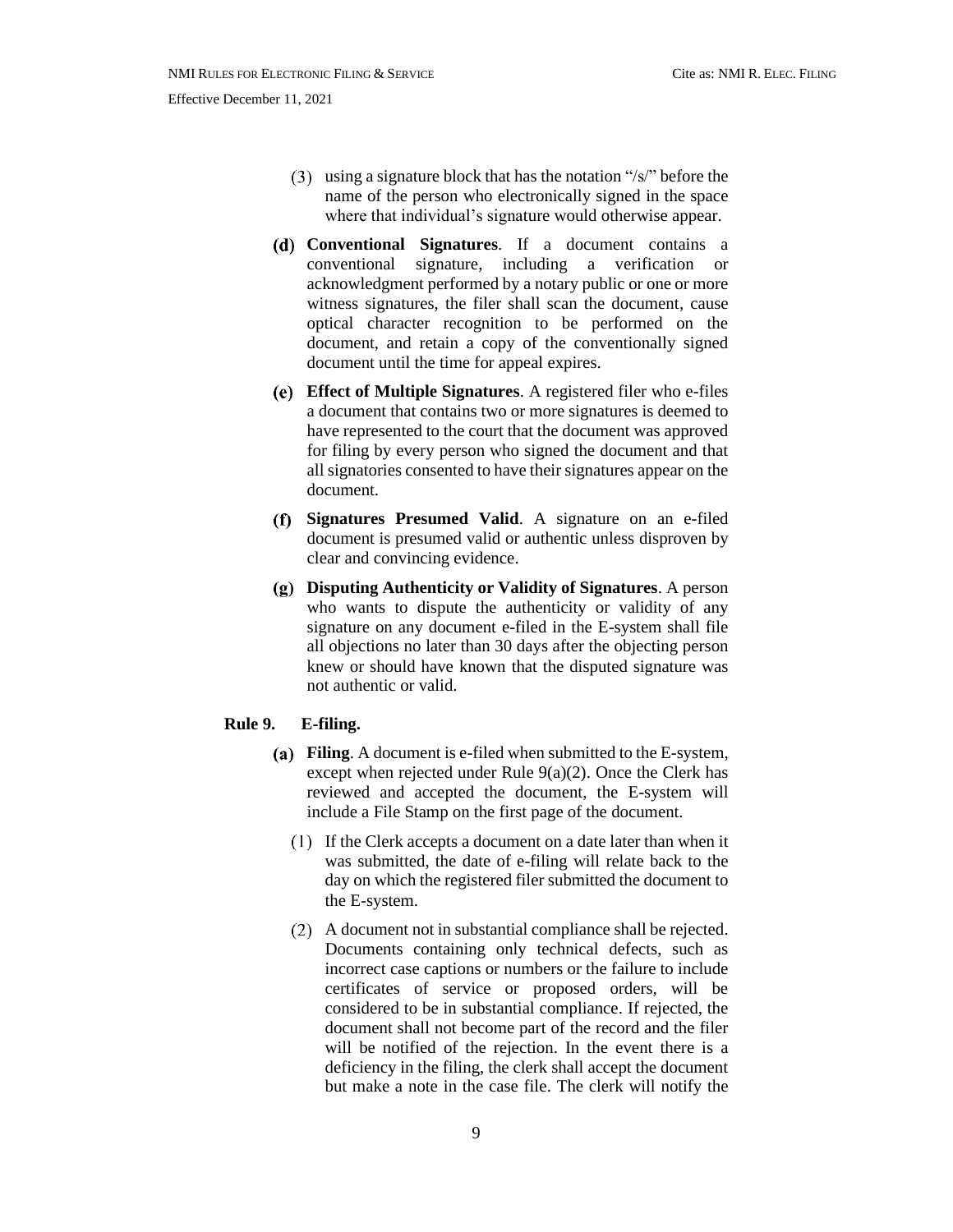filer, either by telephone, e-mail, or other means, of the error and agree on a deadline for the submission of an amended document. The clerk shall include "AMENDED" before the original docket entry information for such documents.

- <span id="page-10-0"></span>**Emailing or Faxing Documents.** A document that is emailed or faxed to the Clerk or the court is not e-filed unless otherwise permitted under these rules or by court order.
- <span id="page-10-1"></span>**When E-Filing is Permitted**. In addition to business days, a document may be e-filed and e-served on holidays, weekends, and evenings.
- <span id="page-10-2"></span>**Date and Time of Filing.** A document will be deemed to be timely filed on a particular day if the document is submitted to the E-system at or before 11:59 p.m. ChST on that day. The date and time stated in the file stamp are the official filing date and time for the purpose of computing deadlines.
- <span id="page-10-3"></span>**Effect on Deadlines.** The unavailability of the E-system does not affect the provision or extension of deadlines. If a deadline established in these rules is different from a deadline established in a court order in a particular case, the deadline established in the court order will control.
- <span id="page-10-4"></span>**Court-Generated Documents**. The court may e-file documents at any time. Documents e-filed by the court will receive a file stamp indicating the date and time of filing. The Clerk shall process all court filings with reasonable promptness during regular weekday hours. Regardless of when a party receives notice of e-filing of a court-generated document, a court-generated document is e-filed at the date and time indicated on the file stamp.

#### <span id="page-10-6"></span><span id="page-10-5"></span>**Rule 10. Filing Fees.**

- **Court Filing Fees**. All filers shall pay all statutory, court filing, and transaction fees for documents e-filed through the E-system.
- <span id="page-10-7"></span>**E-system Filing Fees***.* A registered filer shall pay all fees imposed by the E-system provider to access and use the Esystem. These fees are in addition to statutory and court filing fees.

#### <span id="page-10-8"></span>**Rule 11. File Stamp.**

(a) If the Clerk accepts a document, the E-system shall affix an electronic file stamp on the first page of every e-filed document.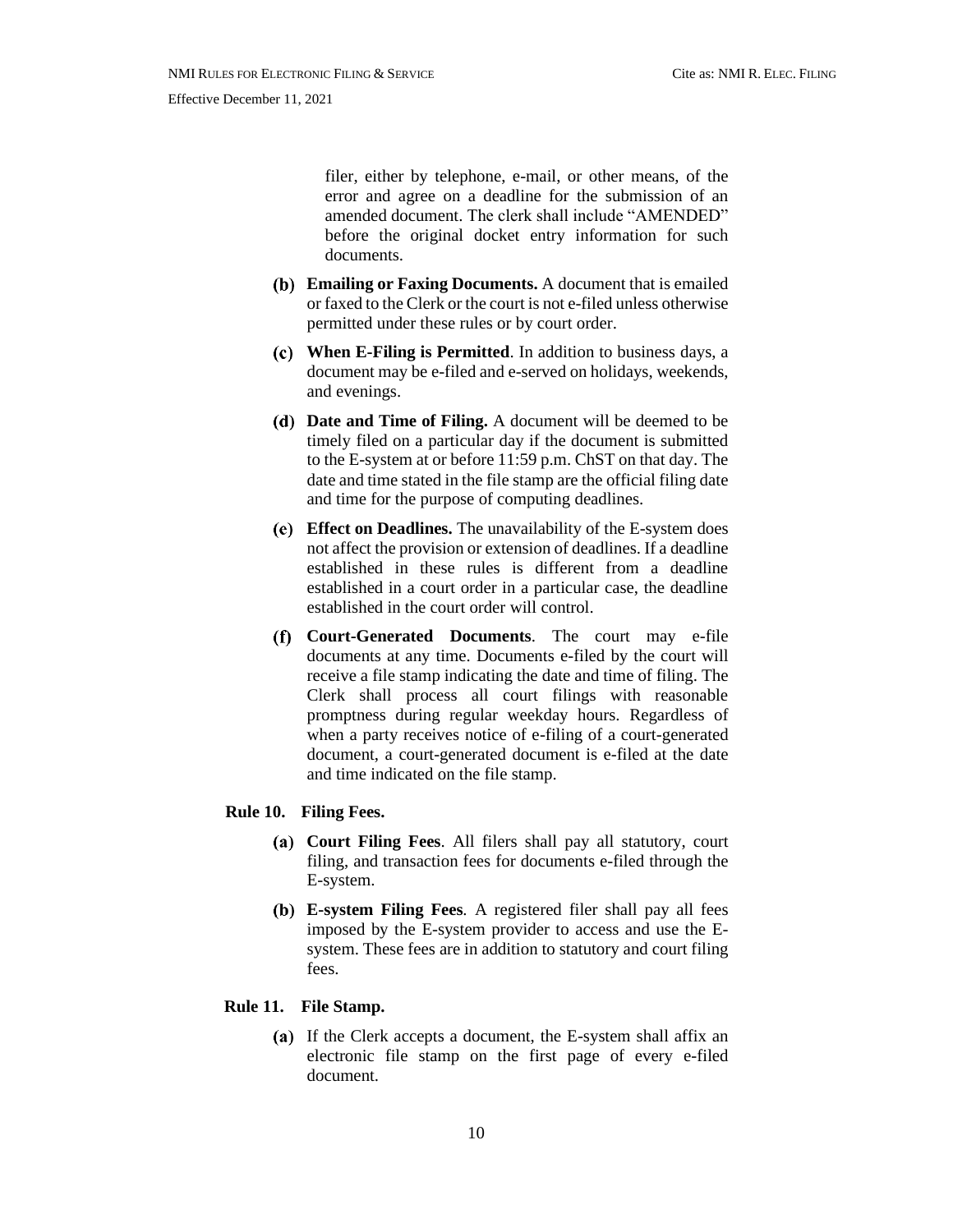- (b) The file stamp must be visible on the first page when the document is printed or viewed online. An electronic file stamp has the same force with respect to electronic submissions that conventional file stamps have with respect to conventional submissions.
- The Clerk shall conventionally file stamp all authorized conventional submissions and shall scan and upload those documents to the E-system.

#### <span id="page-11-1"></span><span id="page-11-0"></span>**Rule 12. Correction of E-Filing Errors.**

- **Selecting Document Types.** For each e-filed document, a filer must choose the best available document type from the options listed on the E-system.
- <span id="page-11-2"></span>**Correcting Document Types**. The Clerk may reject documents that do not comply with these rules or procedures. The Clerk will return rejected documents to the registered filer for correction and may provide an explanation of the error and instructions for correcting the document.
- <span id="page-11-3"></span>**Minor Corrections.** If the error is minor, the Clerk may, with or without notifying the parties, either correct or disregard the error.
- <span id="page-11-4"></span>**Request for Correction by Registered Filer**.
	- A registered filer who discovers an error in the e-filing of a document shall promptly notify the Clerk of such error, the case number of the document that was e-filed in error, and a short statement of the relief requested. A registered filer shall move to correct the error or amend the document by the agreed upon deadline.
	- A registered filer shall not attempt to refile a document that has been e-filed in error unless the Clerk specifically directs the registered filer to do so.

#### <span id="page-11-6"></span><span id="page-11-5"></span>**Rule 13. Technical Problems.**

- **Technical Error.** A technical error may have occurred if:
	- $(1)$  the E-system is temporarily unavailable;
	- $(2)$  there is an error in the transmission of the document to the E-system; or
	- a similar problem prevents the E-system from receiving a document.
- <span id="page-11-7"></span>**Relation Back.** Upon satisfactory proof and a registered filer's declaration, the court shall relate the filing back to the day and time of the first attempt. If appropriate, the court may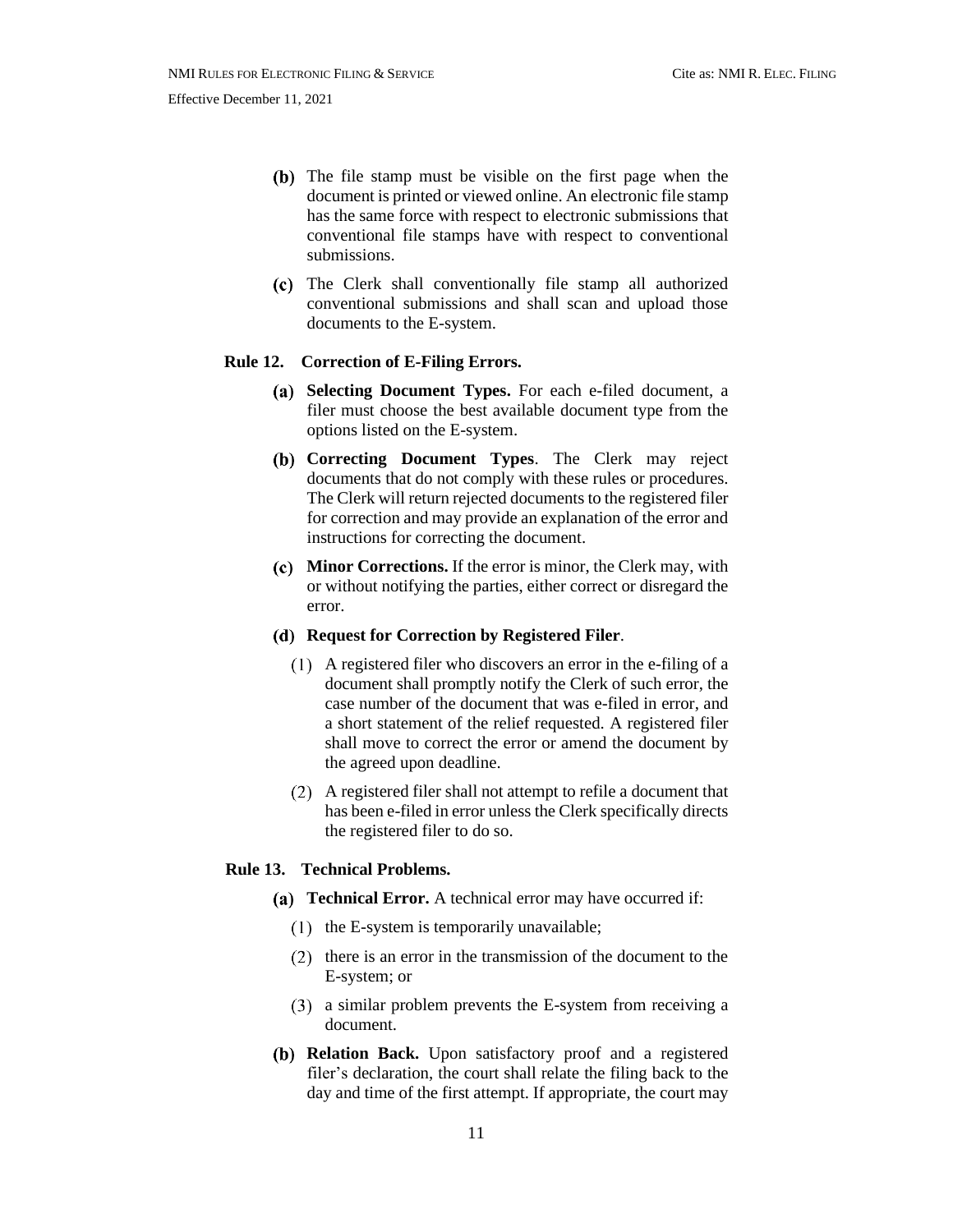adjust the schedule for responding to these documents, move a scheduled hearing date, or provide other relief.

<span id="page-12-0"></span>**Extended System Unavailability**. If the registered filer is unable to access the E-system for a period longer than 48 hours (e.g., during natural disasters or widespread power outages), the registered filer may file documents in person during business hours or by emailing the document to the Clerk. If documents are delivered to the Clerk under Rule 15(c), the party or registered filer shall serve the documents on all case parties entitled to service.

#### <span id="page-12-2"></span><span id="page-12-1"></span>**Rule 14. E-service; Conventional Service.**

- **Who Must be E-served.** A party shall e-serve a document on all parties to the case and any persons designated for service by court order, unless conventional service is permitted by these rules. When a party is represented by one or more attorneys, a registered filer serving a document on that party shall e-serve all attorneys appearing for that party.
- <span id="page-12-3"></span>**Duty to Select Appropriate E-service Recipients.** When preparing a document for submission through the E-system, a party is responsible for selecting the appropriate e-service recipients for the purpose of accomplishing e-service as required by law, rule, or court order with respect to the document being e-filed.
- <span id="page-12-4"></span>**Automatic Consent to E-service**. A party who appears electronically in a case is deemed to have given consent to accept e-service of any document filed by any party to that case, except for any document for which conventional service is required. A registered filer, whatever their E-system subscriber class, shall provide a valid email address to receive e-service and notification.
- <span id="page-12-5"></span>**Completion of Service.** E-service of a document is complete when the E-system sends an email notification to the persons designated to receive e-service of that document. E-service is not effective if the notice of e-filing was not transmitted to a party.
- <span id="page-12-6"></span>**Time of Service.** The time of e-service is the time when notification of service is emailed to that party.
- <span id="page-12-7"></span>**Conventional Service**. Parties may serve documents by conventional means when:
	- $t(1)$  the party being served has not appeared in the lawsuit;
	- $(2)$  the person to be served is not a party to the case and not a registered filer;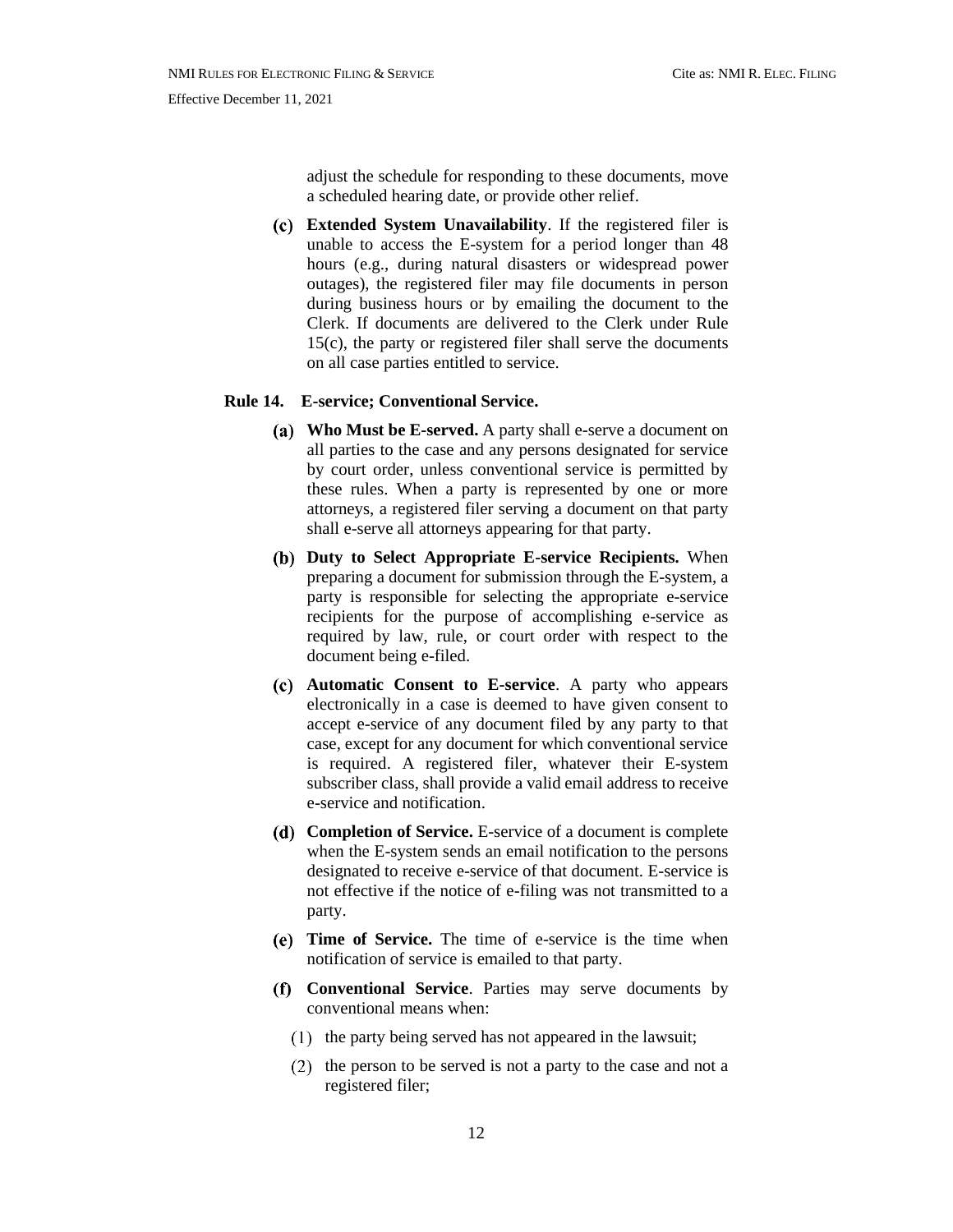- $(3)$  the party being served is a nonregistered filer; or
- (4) ordered by the court or provided by law.
- <span id="page-13-0"></span>**Procedure for Conventional Service.** A party shall serve a paper copy of any e-filed document on any party exempt from e-service under these rules. Conventional service must conform to a manner authorized by court rules. When serving paper copies of e-filed documents, the filer shall e-file the document before serving it conventionally and shall include a copy of the notice of e-filing together with the conventional service.
- <span id="page-13-1"></span>**Service of Documents Filed by a Nonregistered Filer.**
	- *By the Clerk.* When a nonregistered filer submits a document to the Clerk for filing, the Clerk shall, with reasonable promptness, upload the document to the Esystem and serve it on all parties entitled to receive eservice. If the court e-serves a document submitted by a nonregistered filer, the time of service will be the time stamped on the E-system-generated email notification to the persons designated to receive e-service of that document.
	- *By the Nonregistered Filer.* A nonregistered filer shall serve documents on all other nonregistered filers entitled to service.

#### <span id="page-13-2"></span>**Rule 15. Certificate of Service.**

- A person who serves a document conventionally shall prepare and file a proof of service affirming that service was completed on all conventionally served persons. The certificate shall state the date, time, and manner of service.
- (b) A certificate of service is not required for any document efiled and e-served through the E-system.

#### <span id="page-13-3"></span>**Rule 16. Additional Time After Electronic Service.**

When a document is e-served, any party who may or is required to respond to that document will have one day added to the number of days provided by the applicable statute, rule, or court order to respond to that document.

#### <span id="page-13-5"></span><span id="page-13-4"></span>**Rule 17. Service of Court-Generated Documents.**

**Electronic Notice and Service on a Registered Filer**. A registered filer shall designate and maintain at least one email address for service of documents from the court to that registered filer. The email address may be a general work email address or an individual email address. The court shall use this email address for service of all notices or orders it